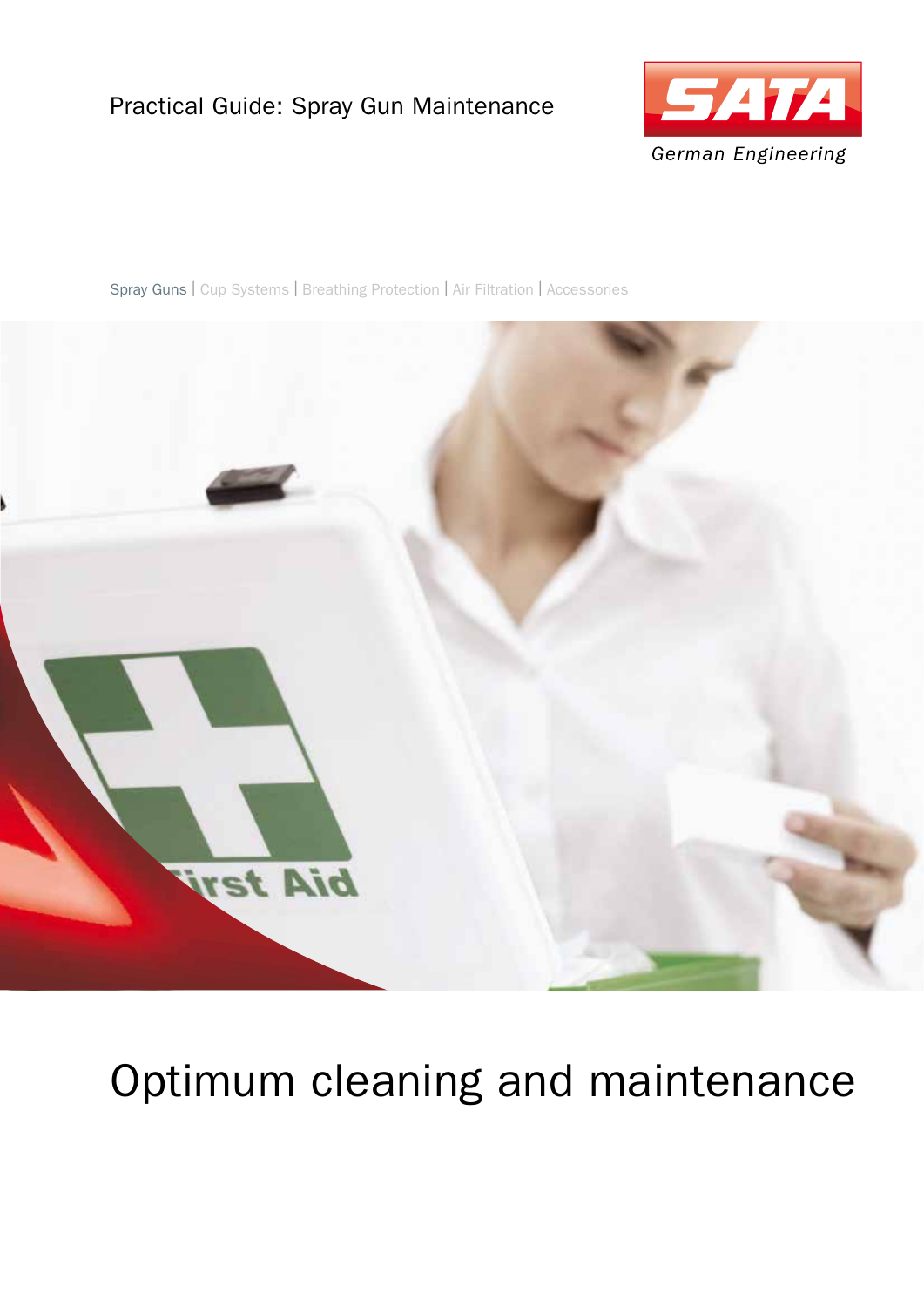### Methods of professional spray gun cleaning

In general: Please strictly observe the manufacturer's dosage instructions and product specifications!

Please note:

For **waterborne** materials, please use ph-neutral cleaning solutions only.

For **solvent-based** materials, use either solvent-based cleaning solution or clean thinner, respectively. Please note: Please make sure to add clean thinner regularly if you use distillation systems, as regenerated liquids could otherwise become too aggressive causing surface damage.



consumption of cleaning solution as well as labour time can be significantly reduced.

At the end of the day

Using SATA RPS disposable cups reduces the cleaning process to cleaning the material passage of the spray gun only. The RCS cleaning device can be installed inside or outside the spray booth. During the intermediate cleaning, the spray gun remains connected to the air line. Work interruption is reduced to a minimum. Intermediate cleaning of the spray gun and a complete colour change, respectively, can be conducted within 20-30 sec.



At the end of each day or whenever spray guns are extremely dirty, self-contained gun cleaning machines are the ideal solution. Integrated dry-blow devices protect the air passages of the spray gun from contamination during the cleaning process. Self-contained gun cleaning machines rely on an automated cleaning process and are therefore particularly cost-effective. A brush soaked with cleaning solution may be used to preclean the spray gun.



#### Important:

After each cleaning process, the spray gun, the inside of the air cap as well as the part of the spray gun body where the air distribution insert is located must be thoroughly rinsed with clean cleaning agent and be thoroughly dry-blown afterwards to avoid corrosion.

To avoid coating flaws caused by emerging cleaning agent residues, the spray gun, the inside of the air cap as well as the part of the gun body where the air distribution insert is located must be thoroughly rinsed with clean cleaning agent and be thoroughly dry-blown afterwards.

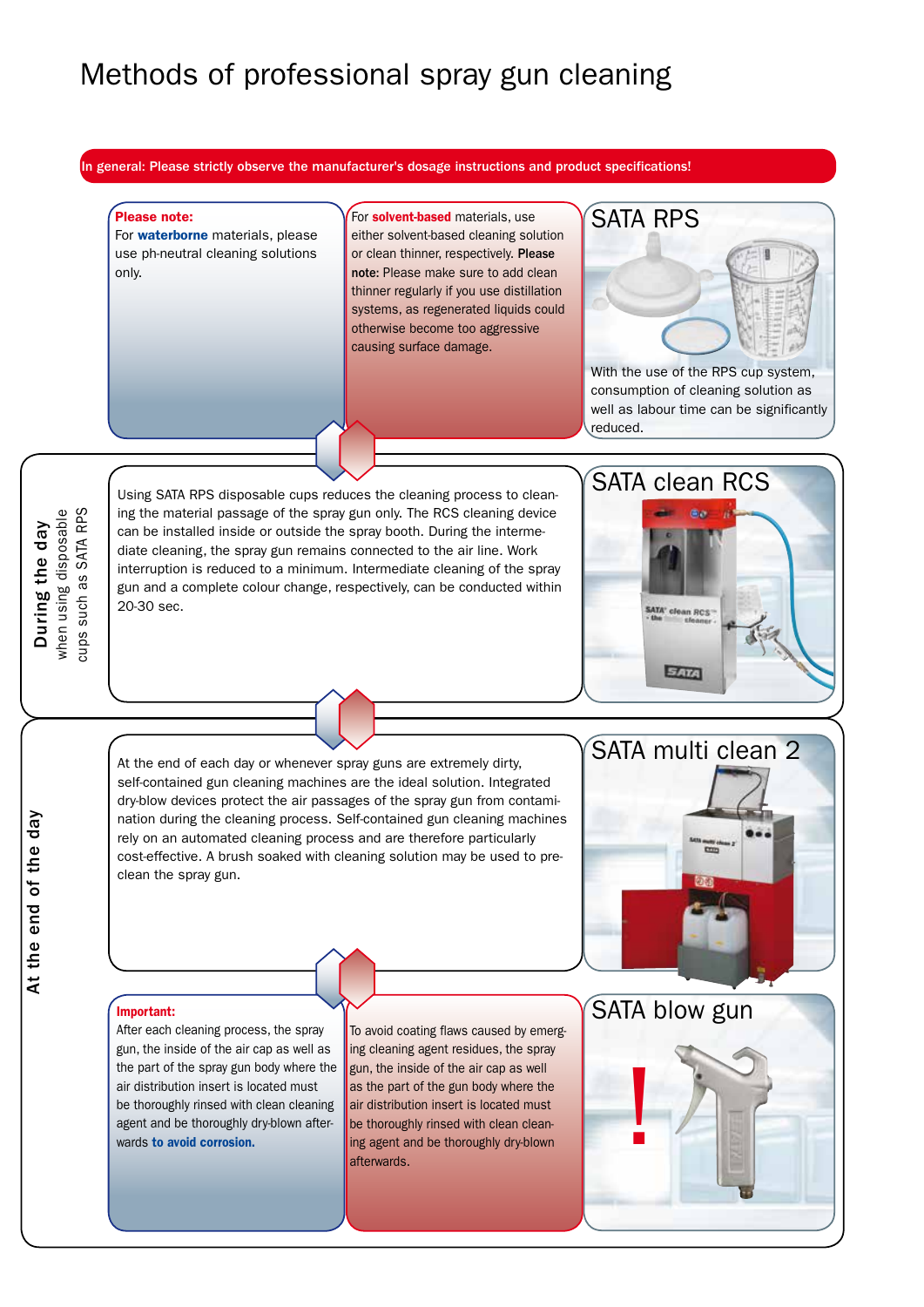### Manual cleaning of spray guns

## Disassembly of nozzle set







First remove paint needle. Followed by the air cap. The same and finally, unscrew fluid tip with the ring spanner integrated in the universal spanner.

# Cleaning and drying



Clean the material passage Clean the spray gun body Dry with blow gun



When cleaning the spray gun manually, please ensure not to use brushes made of metal wires which could possibly damage the spray gun. Furthermore, please make sure that no cleaning fluid ends up in the air passages of the spray gun body.

# Cleaning of the nozzle set



When cleaning the nozzle components, please make sure that metal parts of brushes do not damage the nozzle set. Ideally, please use specially designed SATA cleaning brushes and SATA nozzle cleaning needles to ensure optimum cleaning and maintenance of the nozzle set.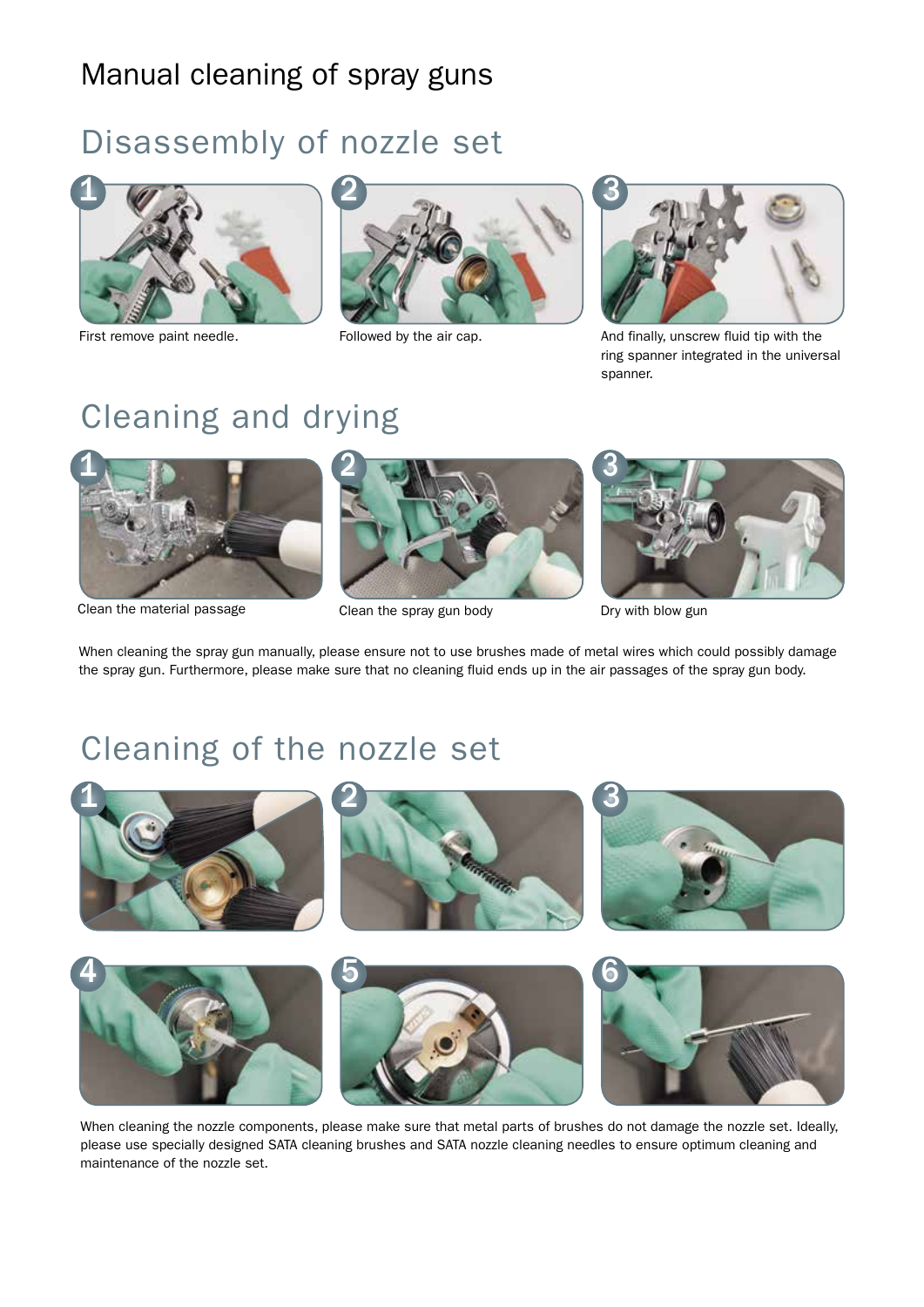### Intermediate cleaning

with SATA clean RCS

SATA clean RCS is a cleaning system for intermediate spray gun cleaning operated with compressed air. It optimises the painting process and thus increases the profitability of the bodyshop. The installation of SATA clean RCS in the spray booth allows one or more successive colour changes with extremely short cleaning intervals by avoiding unnecessary, additional trips in and out of the booth.



1. Cleaning of material passage and air cap

- Fig. 1 **Gun cleaning** The spray gun stays connected to the air supply; the multifunction switch automatically reduces air pressure during cleaning mode, thus avoiding overspray. Now paint channel cleaning takes place. Use brush to remove paint remainders from air cap and gun body. **Advice:** In case of persistent residue use brush for cleaning the paint channel, too.
- Fig. 2 Blow drying Remaining cleaning fluid is thoroughly removed in the drying compartment - it is essential that the **inside of the air cap and the zone around the air distribution insert is thoroughly blown dry** before each work break.
- Fig. 3 **Colour change** The complete colour change takes place within approx. 20 - 30 seconds. **Advice:** The RCS unit offers excellent space for holding RPS cups containing the prepared colour shades to follow. It is not necessary to leave the booth in order to effect colour change.



2. Blow drying of spray gun 3. Colour change





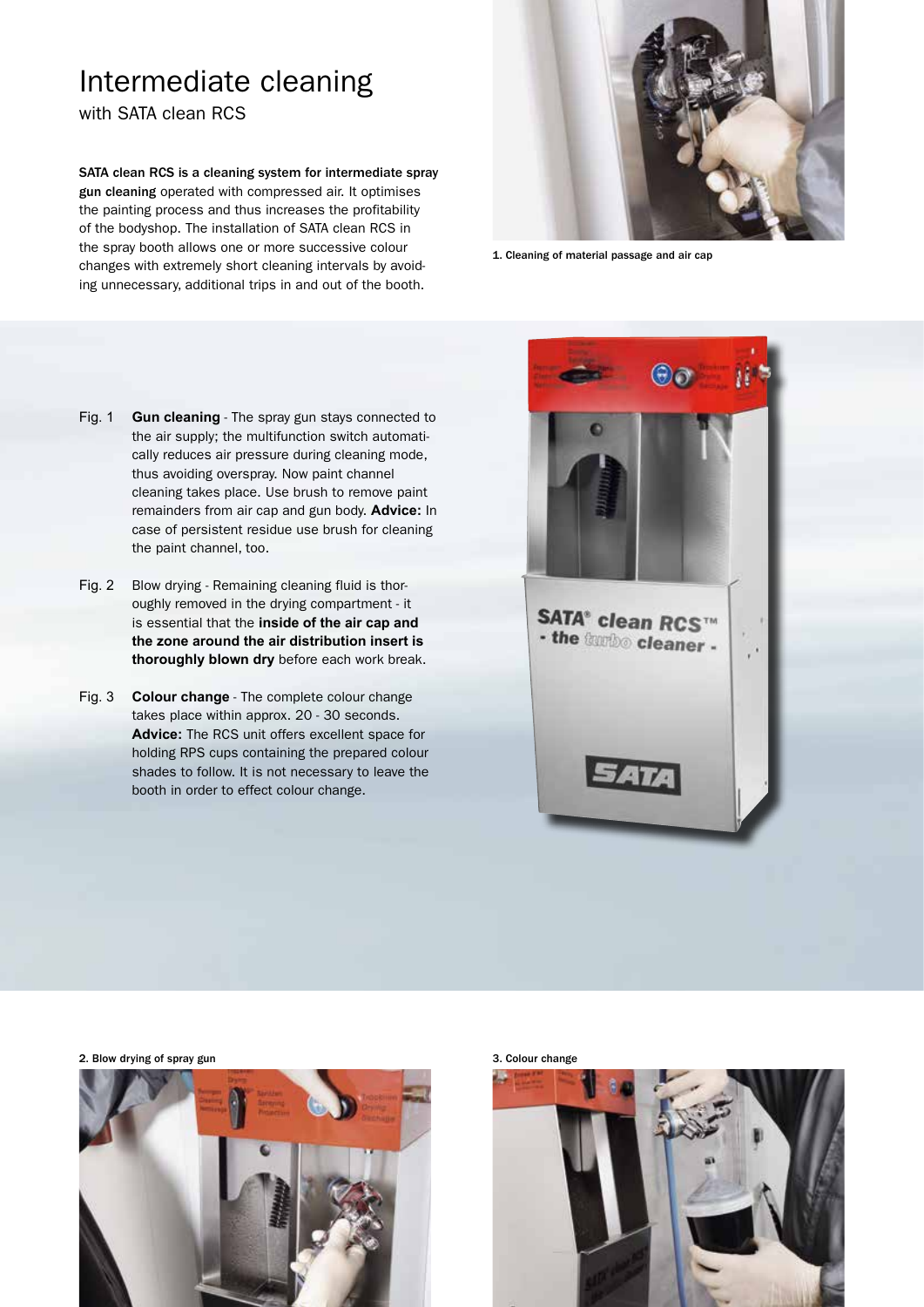## **Cleaning**

in self-contained cleaning machines such as SATA multi-clean 2

#### Important:

When using self-contained spray gun washers, please make sure that the spray gun is placed inside the spray gun washer in the correct position (please see below). Cleaning agent must never penetrate the air passages of the spray gun. Always dry-blow the spray gun after each cleaning process.

#### Possible consequences of non-compliance:

- Residues and corrosion in the air passages
	- Faulty spray pattern and colour tone variations
	- Faulty pressure measurement  $\rightarrow$  incorrect pressure indication!
	- **Paint contamination**
	- No function of round/flat fan control
- Digital pressure display turns black or fails



- 1. Fix trigger. Advice: In case of a missing tension spring, use air distribution insert extraction tool (contained in tool kit)
- 2. Connect blow air
- 3. Fully open air micrometer air must be able to exhaust at nozzle head
- 4. Correct position: Gun suspension hook must be located in the lowest position



#### INCORRECT

- 1. Gun trigger not fixed
- 2. No blow air connection
- 3. Wrong gun position  $\rightarrow$  Cleaning agent enters into air passages, thus contaminating and blocking them, as the case may be with lasting effect





1. Insert gun in correct position 2. Connect air connection to air inlet



SATA multi clean 2° **SATA** 

00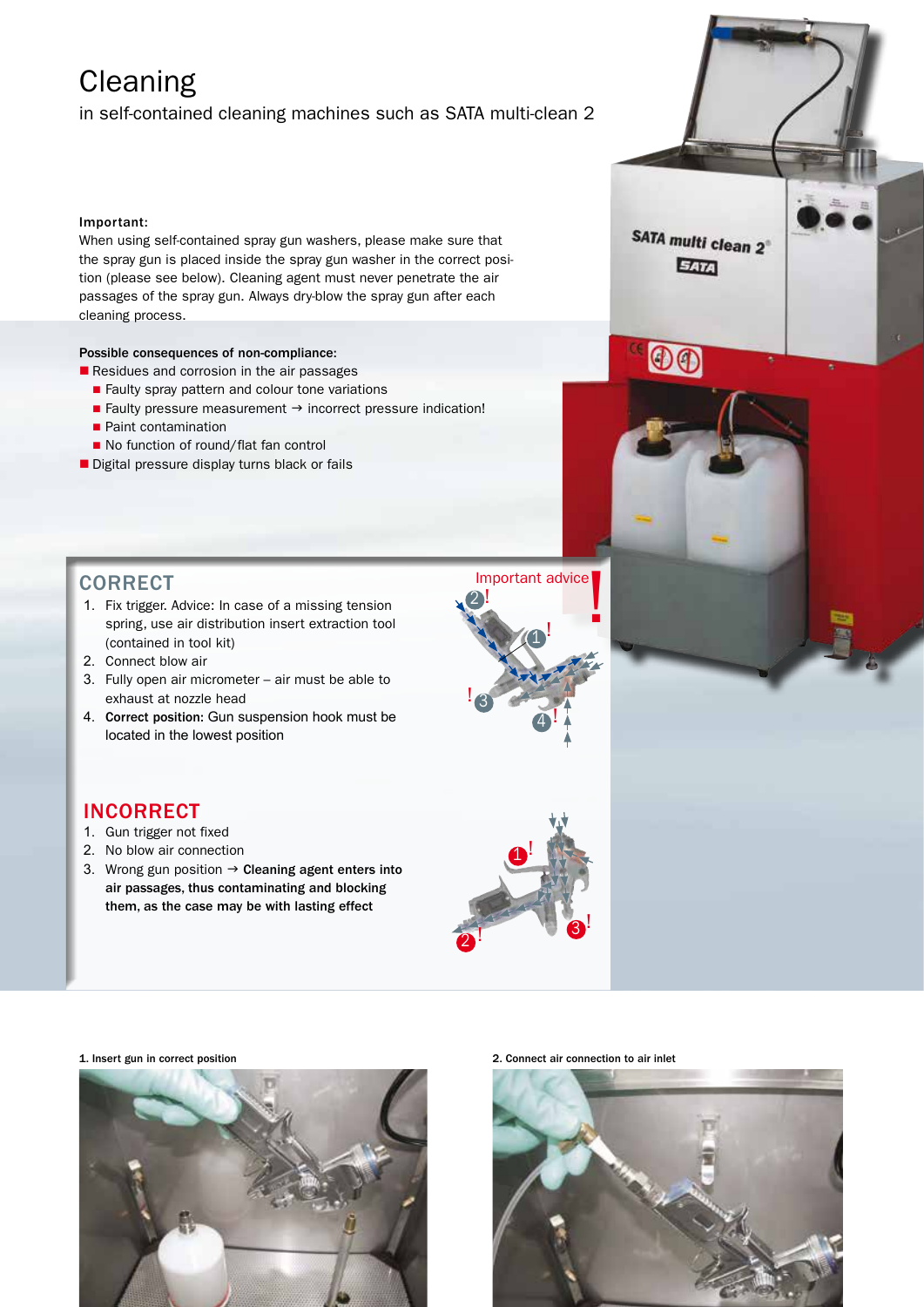### Assembly and Maintenance



Assembly of the fluid tip



Tighten fluid tip by hand using the

universal spanner.



Assembly of the air cap

When installing the nozzle set, please ensure that the fluid tip is hand-tightened with the enclosed ring spanner of the universal tool to ensure a safely seated seal.

Each SATA spray gun and each replacement nozzle set are hand-adjusted and spray-tested. With a vertical spray fan, the air cap has to be positioned in a way that the laser-etched air cap marking can be read from the front. The marking on the outside of the air cap horn placed in the upper-most position instead indicates the correct orientation when spraying with a horizontal spray fan.



packing area





Insert paint needle Grease and insert paint needle spring

Over the years, the silicone-free SATA high performance spray gun grease which is compatible with paint has proven to be the perfect maintenance agent when thinly applied on all moving components as well as on all threads. This ensures free movement and perfect function of the components even after many years of use. Illustration see above - Art. No. 48173



Grease thread of material flow control screw





Install material flow control screw Grease visible part of air piston rod

SATA care set - bag with tools for spray gun cleaning. Offers additional space for tools for spray gun maintenance and SATA repair kits. Scope of supply:

- $\blacksquare$  1x Cleaning brush, large  $\blacksquare$
- 5x Cleaning brushes, medium 2
- $\Box$  5x Cleaning brushes, double-sided  $\Box$
- **12x Nozzle cleaning needles** 4
- $\blacksquare$  1x high performance grease, 100 g  $\lceil 5 \rceil$



SATA high performance grease, silicone and acid-free Art. No. 48173

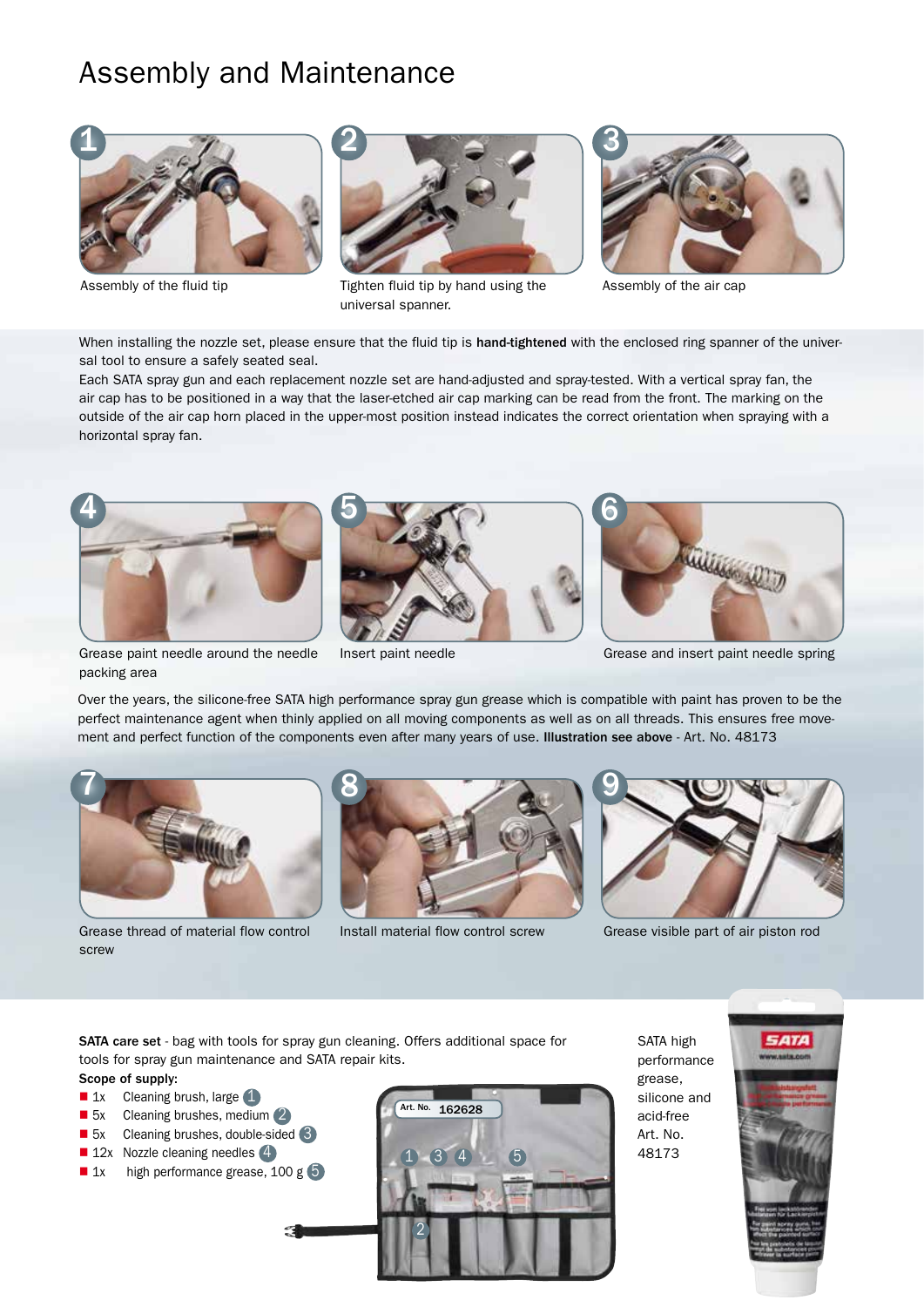# Troubleshooting



Dirt or damage, especially on nozzle set components, can provoke faulty spray patterns. In most cases, dirt can be removed easily.



| <b>Defect</b>                                                                                               | <b>Possible cause</b>                                                                                                                                                                                                                        | <b>Corrective Action</b>                                                                                                                                                                                                                     |
|-------------------------------------------------------------------------------------------------------------|----------------------------------------------------------------------------------------------------------------------------------------------------------------------------------------------------------------------------------------------|----------------------------------------------------------------------------------------------------------------------------------------------------------------------------------------------------------------------------------------------|
| Spray pattern is<br>⋒                                                                                       | Air drillings and air passages are clogged                                                                                                                                                                                                   | Clean the air cap with cleaning solution using a suit-                                                                                                                                                                                       |
| not large enough                                                                                            |                                                                                                                                                                                                                                              | able cleaning brush; afterwards blow dry thoroughly                                                                                                                                                                                          |
| Angular or<br>(2)<br>S-shaped spray<br>fan                                                                  | Horn air drillings are clogged                                                                                                                                                                                                               | Thoroughly clean the air cap with suitable cleaning<br>utensils; replace the nozzle set, if necessary                                                                                                                                        |
| Half-moon shaped<br>$\circled{3}$<br>spray fan                                                              | Horn drillings are contaminated on one side or front<br>drillings are clogged                                                                                                                                                                | Clean the air cap with cleaning solution using a suit-<br>able cleaning brush; afterwards blow dry thoroughly                                                                                                                                |
| Lopsided spray<br>$\circled{4}$<br>fan                                                                      | Fluid tip (fluid tip pin) and/or air cap damaged                                                                                                                                                                                             | Make sure that fluid tip and air cap are undam-<br>aged; replace nozzle set, if required                                                                                                                                                     |
| Splitting spray fan                                                                                         | The atomisation pressure is too high                                                                                                                                                                                                         | Adjust the inlet pressure in line with the require-<br>ments of the paint material being used                                                                                                                                                |
|                                                                                                             | The material viscosity is too low                                                                                                                                                                                                            | Properly adjust viscosity; use smaller nozzle size, if<br>necessary                                                                                                                                                                          |
| Corrosion on the air<br>cap thread, inside<br>material passages<br>(cup connection) or on<br>spray gun body | Cleaning solution (water-based) has not been thor-<br>oughly rinsed off after cleaning and the zone around<br>the air cap as well as where the air distribution insert<br>of the spray gun is located have not been thoroughly<br>blown dry. | After cleaning, unscrew the air cap and blow dry<br>spray gun / air cap from inside and outside                                                                                                                                              |
|                                                                                                             | Use of inappropriate cleaning solutions, either not<br>pH-neutral or reclaimed solvent which is chemically<br>too aggressive                                                                                                                 | Use pH-neutral cleaning solution (pH 6.0 - 8.0)<br>and/or rinse thoroughly with neutral solution, dry<br>blow spray gun / air cap from inside and outside.<br>Please observe usage instructions of the cleaning<br>solution.                 |
| Black digital display                                                                                       | Spray gun has been soaked in cleaning solution.                                                                                                                                                                                              | Do not soak spray gun in cleaning solution.                                                                                                                                                                                                  |
|                                                                                                             | Spray gun was left in spray gun washer for an ex-<br>tended period of time, e.g. over night                                                                                                                                                  | Take out the spray gun from the cleaning solution<br>immediately after completion of the cleaning pro-<br>cess and dry blow thoroughly.                                                                                                      |
|                                                                                                             | Cleaning solution has been blown into spray gun,<br>with spray gun head pointing upwards and air cap re-<br>moved at the same time                                                                                                           | Manual cleaning: Please ensure that nozzle head<br>points downwards when cleaning the spray gun.<br>Spray Gun Washer: Spray gun must be flushed with<br>air – ensuring that the spray gun suspension hook<br>is located at the lowest point. |
| Fan control not func-<br>tional - can be turned                                                             | Air distribution ring has not been positioned in cor-<br>rect location (pin is not located in the drilling) or<br>damaged                                                                                                                    | Replace air distribution ring making sure it has<br>been positioned correctly when inserting it                                                                                                                                              |
| Fan control stuck                                                                                           | Control knob has been turned counter clockwise into<br>the limitation with too much force; spindle has loos-<br>ened inside the spray gun thread (does not apply to<br>SATAjet 4000)                                                         | Remove regulation with universal spanner; rectify<br>or replace completely                                                                                                                                                                   |
|                                                                                                             | Contamination/Corrosion caused by penetration of<br>paint or cleaning agent due to non-compliance of<br>cleaning instructions                                                                                                                |                                                                                                                                                                                                                                              |
| Spray gun does not<br>shut-off air                                                                          | Clogged air piston seat or worn air piston.                                                                                                                                                                                                  | Clean air piston seat and/or replace air piston and<br>packing                                                                                                                                                                               |